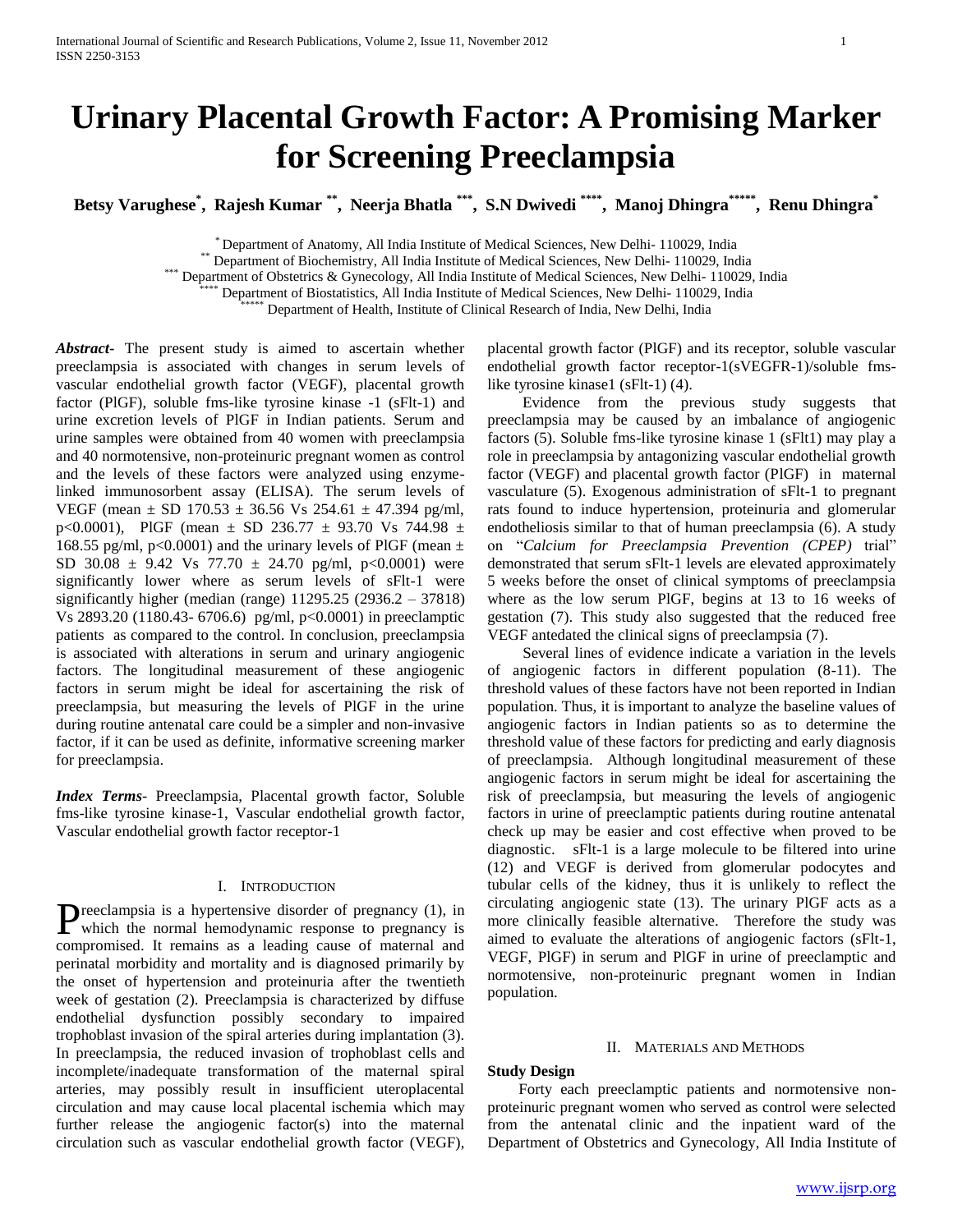Medical Sciences, New Delhi, India. The preeclamptic women immediately after the clinical diagnosis were included whereas the cases with chorioamnionitis, chronic hypertension, pregestational hypertension, renal disease, cardiac disease, active asthma, diabetes, thyroid disease and epilepsy were excluded from the study. Preeclampsia was defined according to the research definition criteria of the International Society for the Study of Hypertension in Pregnancy (ISSHP) (14); systolic and diastolic blood pressures above 140 and 90 mmHg respectively, in at least two consecutive measurements and at least 4 hours apart occurring after twentieth week of gestation and accompanied by proteinuria (>300 mg per liter in a 24 h urine collection/>1+ on a urine dipstick). The normotensive, nonproteinuric pregnant women without any other medical complications were taken as the control group. The preeclamptic patients and the control women were matched for maternal age and gestational age. Gestational age was established based on menstrual date and/or ultrasonographic examination before 20 weeks of gestation. This study was approved by the institute ethics committee and written informed consent was obtained from all the women recruited for the study.

## III. IMMUNOASSAY PROCEDURES

 5 ml of venous blood was collected and centrifuged at 3000 rpm for 20 minutes and the serum was then separated and stored in aliquots at -20ºC. 5 ml of urine sample was also collected by "clean catch" technique from the same patient and centrifuged at 3000 rpm for 20 minutes, aliquoted and immediately stored at - 20ºC. VEGF, PlGF, sFlt-1in serum and PlGF in urine were measured by a sandwich-type enzyme linked immunosorbent assay (ELISA; Quantikine ® human VEGF, Quantikine ® human PlGF and Quantikine ® human sVEGFR1/sFlt-1, R&D Systems Inc., Minneapolis, MN, U.S.A). According to the kit, the minimum detectable level for VEGF was 7 ρg/ml, 9.0 ρg/ml for PlGF and  $1.5 - 13.3$  pg/ml for sFlt-1. The intra assay variation and inter assay variation were 4.5% and 7.0% for VEGF 3.6% and 11.0% for PlGF and 3.8% and 7.0% for sFlt-1, respectively.

## IV. STATISTICAL ANALYSIS

 Between the preeclamptic patients and the control group, quantitative variables like systolic blood pressure, diastolic blood pressure, body mass index, serum VEGF, serum PlGF, serum sFlt-1 and urinary PlGF were compared using paired t test/ Wilcoxon sign rank test. The result was considered to be statistically significant at 5% level of significance (i.e.,  $p<0.05$ ). Statistical analysis was performed using the statistical package Stata 9.

## V. RESULTS

 The clinical characteristics such as systolic blood pressure, diastolic blood pressure and body mass index are shown in table 1. The systolic and diastolic blood pressures and body mass index were significantly higher in women with preeclampsia than in controls.

 Patients with preeclampsia showed reduced serum levels of VEGF than controls (mean  $\pm$  SD 170.53  $\pm$  36.55 Vs 254.61  $\pm$ 47.39 pg/ml,  $p < 0.0001$ ) (Fig.1). The serum PIGF levels were also significantly lower in women with preeclampsia than in controls (mean  $\pm$  SD 236.77  $\pm$  93.70 Vs 744.98  $\pm$  168.55 pg/ml, p< 0.0001) (Fig.2). The serum sFlt-1 levels were significantly higher in women with preeclampsia than in controls (median (range) 11295.25 (2936.2 – 37818) Vs 2893.20 (1180.43- 6706.6) pg/ml,  $p<0.0001$ ) (Fig.3). The levels of urinary PIGF were also significantly lower in women with preeclampsia than in controls (mean  $\pm$  SD 30.08  $\pm$  9.42 Vs 77.70  $\pm$  24.70 pg/ml, p< 0.0001) (Fig.4).

#### VI. DISCUSSION

 Despite many years of intensive research, preeclampsia still remains as an elusive disorder of pregnancy complicated with high maternal and fetal morbidity and mortality. Prompt diagnosis and interventions are of vital importance in reducing the complications of this disorder which re-emphasize the need of developing a proper screening marker for preeclampsia. Numerous studies are available where the role of serum angiogenic factors in preeclampsia has been investigated  $(5,15,16)$  but very few are available on urinary placental growth factor although it is a very simple and cost effective method (17- 19). Thus in the present study, a combined analysis of serum as well as urine angiogenic factors was performed. Moreover, the levels of these angiogenic factors vary across the world which may be due to geographical, social, economic and racial differences (20). Variation in the levels of angiogenic factors among different populations has been reported by number of workers (8-11). Thus it is important to analyze the baseline values of angiogenic factors in a given population so as to determine the threshold value for predicting and early diagnosis of preeclampsia.

 In the present study, a significant decrease in the levels of free VEGF was found in the sera of preeclamptic pregnant women compared to the sera of control women (Fig.1). VEGF is a key survival factor for the vascular endothelium and important for maintaining vascular endothelial cell homeostasis. It is a disulphide-linked homodimeric, heparin-binding glycoprotein with a molecular weight of 34–42 kDa (21). It is a potent angiogenic, mitogenic factor which enhances the vascular permeability activities related to endothelial cells. It also promotes neovascularization, reduces blood pressure and is important for the maintenance of the normal glomerular filtration (22-24). Therefore, its deficiency or low levels could cause the disturbances or alterations in the vasculature of placenta in preeclampsia leading to increased blood pressure, defective glomerular filtration leading to proteinuria and oedema. VEGF also exerts its biological effect through 2 high affinity tyrosine kinase receptors: VEGF receptor-1 (VEGFR-1 or fms-like tyrosine kinase-1/Flt-1) and VEGF receptor-2 (VEGFR- 2 or kinase domain receptor/KDR) (25,26). VEGFR-1 has two isoforms: a transmembranous and a soluble isoform (27). The soluble isoform of VEGFR-1 / Flt-1 binds with free VEGF in the circulation thereby preventing their interaction with the endothelial receptors, thus antagonizing their action (28). An adequate and organized interaction of VEGF with its receptors is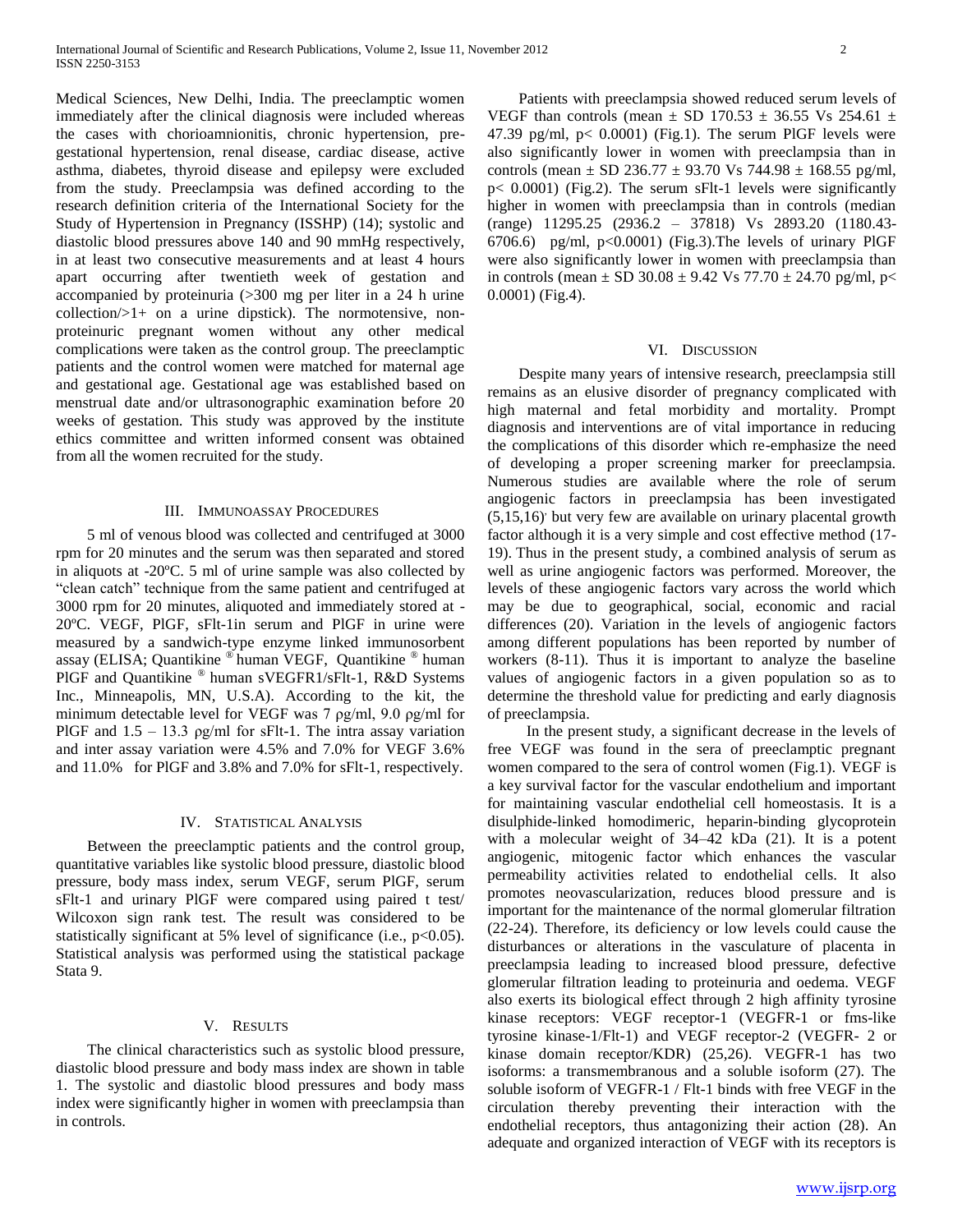essential for normal placental development and function, as well as maintenance of the maternal vasculature. Also optimal levels of VEGF are required in the circulation for stimulation of endothelial cells to survive for prolonged periods and to function properly throughout pregnancy (29). Thus a decrease in the concentration of free VEGF in the serum of women with preeclampsia may lead to endothelial cell dysfunction of maternal blood vessels. Therefore, when serum levels of sFlt-1 rise, their binding with VEGF may reduce the circulating (or free) VEGF levels below a critical threshold required for vasculogenesis and the maintenance of the placental circulation. Apart from that, the anti-VEGF antibodies and sFlt-1 cause rapid glomerular endothelial cell detachment and hypertrophy (30). The studies on anti-angiogenic trials showed that downregulation or neutralization of circulating VEGF have resulted in proteinuria and hypertension, which supports the view that low levels of serum VEGF may play an important role in the induction of proteinuria in preeclampsia (30). However, controversial reports are available where elevated levels of total VEGF in the serum of women with preeclampsia have been reported. This discrepancy could be because of the fact that total VEGF protein (bound and unbound) is undetectable by the Sandwich type ELISA (31, 32). The earlier studies which reported a decreased concentration of VEGF have used an ELISA kit, which measures only free (unbound) VEGF (32) whereas the studies which reported an increased concentration of VEGF in preeclampsia have used either a radioimmunoassay or an ELISA system measuring both bound and unbound VEGF (33-35).

 In the present study, a significant decrease in the concentrations of free PlGF was also found in the sera of women with preeclampsia compared to the sera of control women (Fig.2). PlGF also belongs to the VEGF family and shares 53% homology with VEGF (36). At physiological concentrations, it has been shown to be a very weak stimulator of endothelial cell proliferation (37). On the other hand, PlGF potentiates the action of low doses of VEGF on microvascular endothelial cells. PlGF also acts by binding with VEGFR- 1/Flt-1 and results in nonbranching or least branching of blood vessels (38, 39). Thus PlGF and VEGF, together enhance the growth of new blood vessels (angiogenesis), and maintain the normal function of endothelial cells lining the blood vessels (39). Physiologically, the two growth factors, together with the oxygen diffusive placental tissue conductance, may promote remodeling of the materno-fetal interface. The decreased concentration of free PlGF and VEGF in the serum of preeclamptic patients may lead to endothelial cell dysfunction in maternal circulation (29).

 A significantly increased concentration of sFlt-1 in the sera of preeclamptic women was also observed in the present study when compared to control (Fig.3). One possible reason for this is the effect of inadequate perfusion on the growth of the fetoplacental unit, which may lead to an increase in serum sFlt-1 values (40). sFlt-1 is a soluble receptor of VEGF (23,27) which is generated by a splice variant of the *Flt-1* gene and contains the extracellular ligand-binding domain, and lacks the transmembrane and cytoplasmic domains (27). sFlt-1 may not primarily be a receptor transmitting a mitogenic signal, but may inhibit the activity of VEGF on the vascular endothelium by preventing the binding of VEGF to VEGFR-2 (41). Previous studies indicate that the source of the serum sFlt-1 is the placenta and both the transmembranous and soluble forms were detected in it (4). However, sFlt-1 protein was also found in the supernatant from explants of placental villi, suggesting that sFlt-1 could be released in to the intervillous space directly (4). The increased sFlt-1 in the placentas of preeclamptic women may thus impair the placental vascularization by antagonizing the angiogenic activities of VEGF on endothelial cells of placental blood vessels, leading to reduced placental perfusion. When sFlt-1 was administered to pregnant rats, it resulted in hypertension, proteinuria and glomerular endotheliosis (6). These data suggest that the elevated sFlt-1 may induce preeclampsia but preeclampsia may not necessarily increase the levels of sFlt-1. The authors also suggested that excess placental production of sFlt-1 contributes to these maternal symptoms in patients with preeclampsia (6).Thus, carefully regulated balance of VEGF, PlGF, and sFlt-1 is essential to maintain optimal/high level of angiogenesis which is necessary for proper placental vasculature and thereby successful placental circulation required for maintenance of normal pregnancy. Any deviation in the normal values of these angiogenic factors will lead to disturbance in the normal flow of blood in the placenta leading to conditions like preeclampsia as has been observed in the present study.

 In the present study, significantly reduced levels of urinary PlGF were observed in preeclamptic women compared to control women (Fig.4). This finding is concomitant with the previous findings which showed the reduced levels of PlGF in the urine of preeclamptic women (12, 17-19). The reduced levels of urinary PlGF may be due to the reduced circulating PlGF which in turn attributed to the increased binding of sFlt-1 to the free PlGF in the circulation (42). Optimal levels of free PlGF along with VEGF is necessary to promote the growth and proliferation of glomerular and peritubular endothelial cells (12, 17,18). In contrast, the excess circulating levels of sFlt-1in preeclampsia promotes glomerular endothelial hypertrophy, apoptosis and cell detachment from the glomerular basement membrane which leads to proteinuria (12, 17,18). sFlt-1 is a large molecule of 100 KDa which can't be filtered into urine in the absence of renal damage whereas PlGF and VEGF are much smaller proteins of 30 KDa and 45 KDa respectively and are readily filtered (12). During glomerular development, the podocytes express numerous vascular growth factors such as VEGF-A, while the glomerular endothelial cells express VEGF receptors fetal liver kinase 1 (Flk-1) and fms-like tyrosine kinase-1 (Flt-1) (43, 44). In addition, the podocytes are geographically situated at the developing vascular cleft adjacent to the incoming endothelial cells. The location and gene expression profile of podocytes suggests that they are required to provide migratory cues to glomerular endothelial cells to establish the renal filtration barrier (44). Furthermore, similar to other fenestrated vascular beds in the body, podocytes continue to express VEGF-A in the mature glomerulus. This suggests that VEGF plays a role in maintaining the filtration barrier either through survival, proliferation, and/or differentiation cues to the adjacent specialized endothelia (44). Since the expression of mRNA for VEGF and its receptors were found predominantly in glomerular podocytes, distal tubules and collecting ducts (13, 45), the urinary VEGF acts as a poor marker to reflect the circulating angiogenic state. Therefore in the present study, urinary PlGF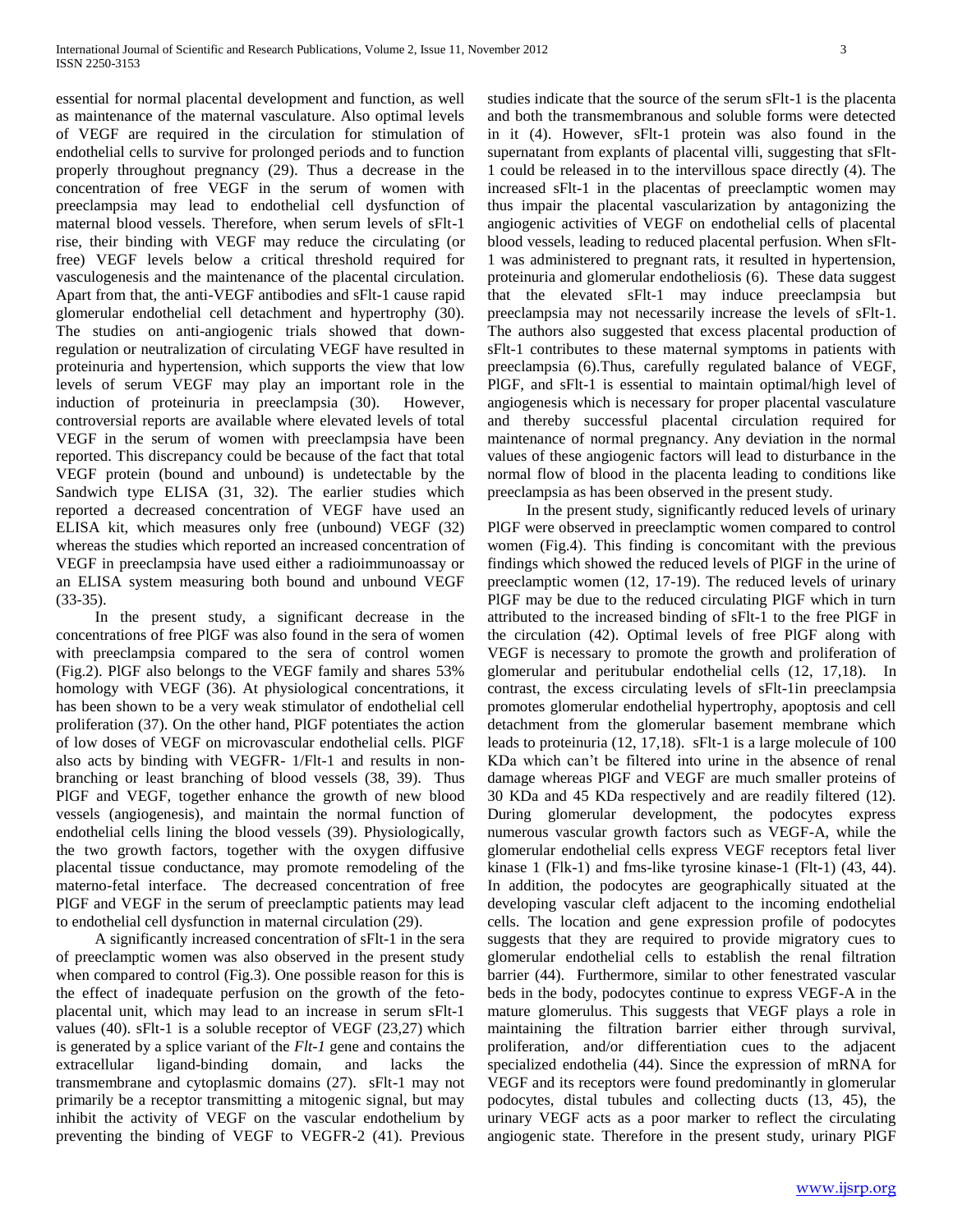was estimated which acts as a better alternative factor for the measurement. The urinary PlGF possible be a non invasive screening marker for preeclampsia.

## VII. CONCLUSION

 Data from the present study showed the significant variations in the levels of angiogenic factors not only in the serum but also in the urine of preeclamptic patients as compared to the control women; which opened the possibility of urinary PlGF as a screening marker for preeclampsia. Further prospective, longitudinal studies in which urinary concentrations of PlGF are measured throughout pregnancy is needed to better assess the relevance of this factor for the early diagnosis of preeclampsia and the prediction of its severity. If a reliable and valid urinary dipstick assay could be developed for screening all pregnant women for urine PlGF during their regular ANC check up, there will be a hope for early diagnosis of preeclampsia which will reduce not only the expense of the serum analysis but will minimize the complications of preeclampsia.

#### ACKNOWLEDGEMENT

 We thank Indian Council of Medical Research for giving the Senior Research Fellowship and All India Institute of Medical Science for providing the infra structure for the study. We also thank Mr. Ashish Datt Upadhyay for doing the statistical analysis of the data.

#### **REFERENCES**

- [1] Levi R. The role of apoptosis in preeclampsia. IMAJ 2005; 7: 178-181.
- [2] Dekker GA, Sibai BM. Etiology and pathogenesis of preeclampsia: current concepts. Am J Obstet Gynecol 1998; 179:1359-1375.
- [3] Brosens IA, Robertson WB, Dixson HG. The role of spiral arteries in the pathogenesis of preeclampsia. In : Wynn RM, (eds). Obstetrics and Gynaecology Annual . Newyork: Appleton – century –crofts; 1972; 177- 191.
- [4] Clark DE, Smith SK, He Y, Day KA, Licence DR, Corps AN et al. A vascular endothelial growth factor antagonist is produced by the human placenta and released into the maternal circulation. Biol Reprod. 1998; 59: 1540-1548.
- [5] Levine RJ, Maynard SE, Qian C, Lim KH, England LJ, Yu KF et al. Circulating angiogenic factors and the risk of preeclampsia. N Engl J Med 2004; 350: 672-683.
- [6] Maynard SE, Min JY, Merchan J, Lim KH, Li J, Mondal S, et al. Excess placental soluble fms-like tyrosine kinase 1 (sFlt1) may contribute to endothelial dysfunction, hypertension, and proteinuria in preeclampsia. J Clin Invest 2003; 111: 649-658.
- [7] Levine RJ, Hauth JC, Curet LB, Sibai BM, Catalano PM, Morris CD, et al. Trial of calcium to prevent preeclampsia. N Engl J Med 1997; 337:69-76.
- [8] Muy-Rivera M, Vadachkoria S, Woelk GB, Qiu C, Mahomed K, Williams MA. Maternal plasma VEGF, sVEGFR-1 and PlGF concentrations in preeclamptic and normotensive pregnant women. Physiol Res 2005; 54: 611-622.
- [9] Bussen S, Rieger L, Sutterlin M, Dietl J. Plasma VEGF concentrations are increased in women with severe preeclampsia or HELLP syndrome. Z Geburtshilfe Neonatol 2003; 207: 101-106.
- [10] EL-Salahy EM, Ahmed MI, EL-Gharieb A, Tawfik H. New scope in angiogenesis: role of vascular endothelial growth factor (VEGF), NO, lipid peroxidation, and vitamin E in the pathophysiology of preeclampsia among Egyptian females. Clin Biochem 2001; 34: 323-329.
- [11] Madazli R, Aydin S, Uludag S, Vildan O, Tolun N. Maternal plasma concentrations of cytokines in normal and preeclamptic pregnancies and

their relationship with diastolic blood pressure and fibronectin concentrations. Acta Obstet Gynecol Scand 2003; 82: 797-802.

- [12] Levine RJ, Thadhani R, Qian C, Lam C, Lim KH, Yu KF et al . Urinary placental growth factor and risk of preeclampsia. JAMA 2005; 293: 77-85.
- [13] Brown LF, Berse B, Tognazzi K, Manseau EJ, Van de Water L, Senger DR, et al. Vascular permeability factor mRNA and protein expression in human kidney. Kidney Int 1992; 42; 1457-1461.
- [14] Brown MA, Lindheimer MD, de Swiet M, Van Assche A, Moutquin JM. The classification and diagnosis of the hypertensive disorders of pregnancy: statement from the International Society for the Study of Hyper tension in Pregnancy (ISSHP). Hypertens Pregnancy. 2001; 20: IX-XIV.
- [15] McKeeman GC, Ardill JE, Caldwell CM, Hunter AJ, McClure N. Soluble vascular endothelial growth factor receptor-1 (sFlt-1) is increased throughout gestation in patients who have preeclampsia develop. Am J Obstet Gynecol 2004; 191:1240-1246.
- [16] Thadhani R, Mutter WP, Wolf M, Levine RJ, Taylor RN, Sukhamte VP et al. First trimester placental growth factor and soluble fms-like tyrosine kinase1 and risk of preeclampsia. J Clin Endocrinol Metab 2002; 89:770- 775.
- [17] Buhimschi CS, Norwitz ER, Funai E, Richman S, Guller S, Lockwood CJ et al. Urinary angiogenic factors cluster hypertensive disorder and identify women with severe preeclampsia. Am J Obstet Gynecol 2005; 192:734-741.
- [18] Buhimschi CS, Magloire L, Funai E, Norwitz ER, Kuczynski E, Martin R, Richman S, Guller S, Lockwood CJ, Buhimschi IA. Fractional excretion of angiogenic factors in women with severe preeclampsia. Obstet Gynecol. 2006; 107(5): 1103-13.
- [19] Aggarwal PK, Jain V, Sakhuja V, Karumanchi SA, Jha V. Low urinary placental growth factor is a marker of pre-eclampsia. Kidney International 2006; 69: 621-624.
- [20] López-Jaramillo P, Casas JP, Serrano N. Preeclampsia: from epidemiological observations to molecular mechanisms. Braz J Med Biol Res 2001; 34: 1227- 1235.
- [21] Senger DR, Van de Water L, Brown LF, Nagy JA, Yeo KT, Yeo TK, et al. Vascular permeability factor (VPF, VEGF) in tumor biology. Cancer Metastasis Rev 1993;12:303-24.
- [22] Ferrara N, Gerber HP. The role of vascular endothelial growth factor in angiogenesis. Acta Haematol 2001;106:148-56.
- [23] Neufeld G, Cohen T, Gengrinovitch S, Poltorak Z. Vascular endothelial growth factor (VEGF) and its receptors. FASEB J 1999;13:9-22.
- [24] Eremina V, Sood M, Haigh J, Nagy A, Lajoie G, Ferrara N, et al. Glomerular-specific alterations of VEGF-A expression lead to distinct congenital and acquired renal diseases. J Clin Invest 2003;111:707-16.
- [25] Jelkmann W. Pitfalls in the measurement of circulating vascular endothelial growth factor. Clin Chem 2001;47:617-23.
- [26] Ferrara N, Houck K, Jakeman L, Leung DW. Molecular and biological properties of the vascular endothelial growth factor family of proteins. Endocr Rev 1992; 13:18- 32.
- [27] Chaiworapongsa T, Romero R, Espinoza J, Bujold E, Mee Kim Y, Gonçalves LF, et al. Evidence supporting a role for blockade of the vascular endothelial growth factor system in the pathophysiology of preeclampsia. Young Investigator Award. Am J Obstet Gynecol 2004;190:1541-7.
- [28] Kendall RL, Thomas KA. Inhibition of vascular endothelial cell growth factor activity by an endogenously encoded soluble receptor. Proc Natl Acad Sci USA 1993;90:10705-9.
- [29] Luttun A, Carmeliet P. Soluble VEGF receptor Flt1: The elusive preeclampsia factor discovered? J Clin Invest 2003;111:600-2.
- [30] Sugimoto H, Hamano Y, Charytan D, Cosgrove D, Kieran M, Sudhakar A, Kalluri R. Neutralization of circulating vascular endothelial growth factor (VEGF) by anti-VEGF antibodies and soluble VEGF receptor 1 (sFlt-1) induces proteinuria. J Biol Chem. 2003; 278(15):12605-8.
- [31] Oh MJ, Shin JC, Popek EJ. Vascular endothelial growth factor expression in patients complicated preeclampsia. Korean J Obstet Gynecol 2001; 44: 1877-1882.
- [32] Lyall F, Greer IA, Boswell F, Fleming R. Suppression of serum vascular endothelial growth factor immunoreactivity in normal pregnancy and in preeclampsia. Br J Obstet Gynecol 1997; 104: 223-228.
- [33] Baker PN, Krasnow J, Roberts JM, Yeo KT. Elevated serum levels of vascular endothelial growth factor in patients with preeclampsia. Obstet Gynecol 1995; 86: 815-821.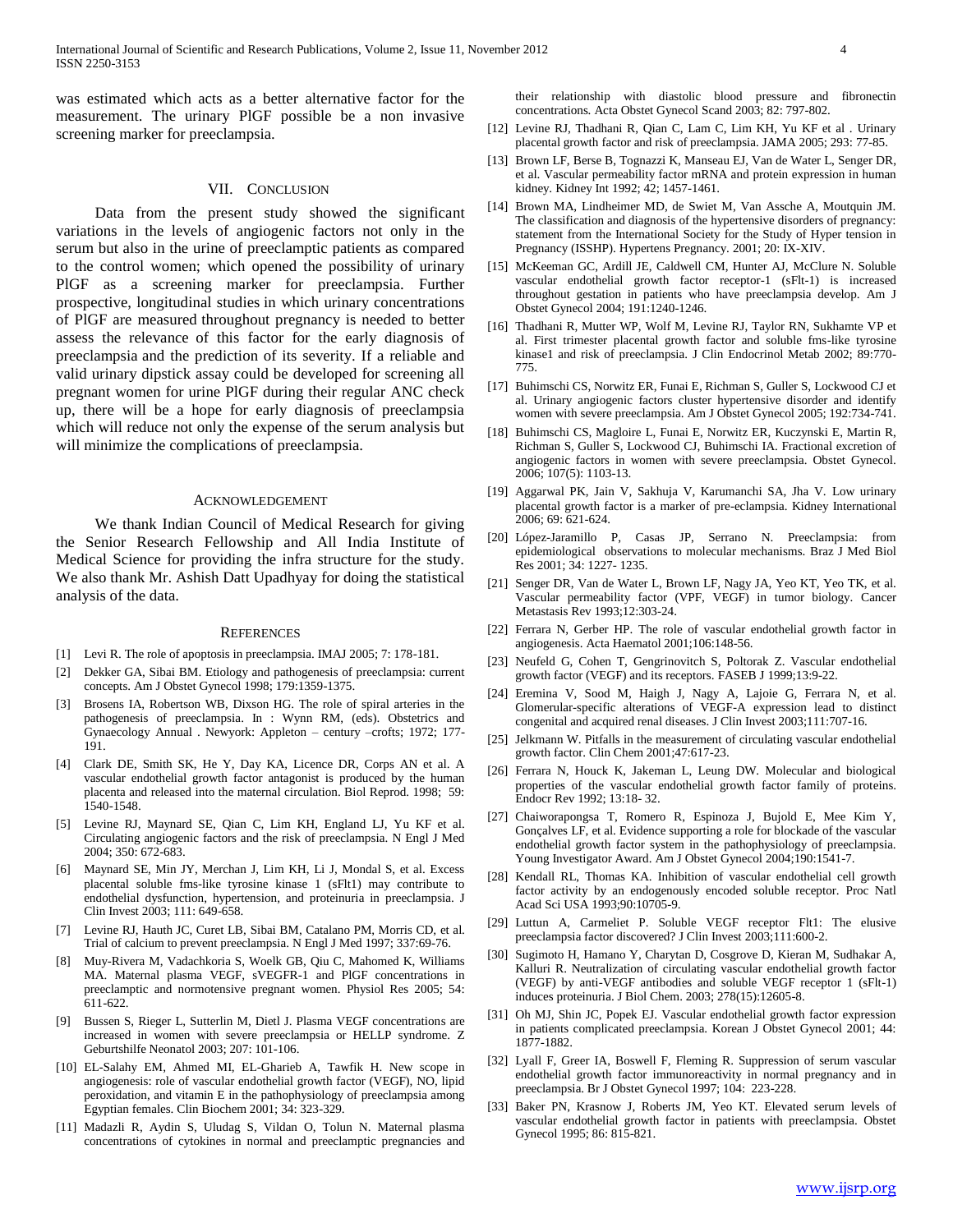- [34] Sharkey AM, Cooper JC, Balmforth JR, Mclaren J, Clark DE, Charnock-Jones DS et al. Maternal plasma levels of vascular endothelial growth factor in normotensive pregnancies and pregnancies complicated by preeclampsia. Eur J Clin Invest 1996; 26:1182-1185.
- [35] Brockelsby JC, Anthony FW, Johnson IR, Wheeler T, Baker PN. Increased serum vascular endothelial growth factor concentrations in pre-eclampsia. Hypertens Pregnancy 1998; 17:283-290.
- [36] Maglione D, Guerriero V, Viglietto G, Delli-Bovi P, Persico MG. Isolation of a human placenta cDNA coding for a protein related to the vascular permeability factor. Proc Natl Acad Sci USA 1991;88:9267-71.
- [37] Hauser S, Weich HA. A heparin-binding form of placental growth factor (PlGF-2) is expressed in human umbilical vein endothelial cells and in placenta. Growth Factors 1993;9:259-68.
- [38] Park JE, Chen HH, Winer J, Houck KA, Ferrara N. Placenta growth factor. Potentiation of vascular endothelial growth factor bioactivity, in vitro and in vivo, and high affinity binding to Flt-1 but not to Flk-1/KDR. J Biol Chem 1994;269:25646-54.
- [39] Wilting J, Christ B. Embryonic angiogenesis: A review. Naturwissenschaften 1996; 83: 153-64.
- [40] Noris M, Perico N, Remuzzi G. Mechanisms of Disease: pre-eclampsia. Nature Clinical Practice Nephrology 2005; 1: 98-114
- [41] Ferrara N, Gerber HP, LeCouter J. The biology of VEGF and its receptors. Nat Med 2003;9:669-76.
- [42] Varughese B, Bhatla N, Kumar R, Dwivedi SN, Dhingra R. Circulating angiogenic factors in pregnancies complicated by pre-eclampsia. NMJI 2010; 23:77-81.
- [43] Bertuccio CA. Relevance of VEGF and nephrin expression in glomerular diseases. Journal of signal transduction. 2011; 2011, Article ID 718609, 9 pages.
- [44] Eremina V, Sood M, Haigh J, Nagy A, Lajoie G, Ferrara N et al., Glomerular – specific alterations of VEGF-A expression leadvto distinct congenital and acquired renal diseases. J.Clin.Invest. 2003; 111:707-716.
- [45] Simon M, Gro ne HJ, Jo hren O, Kullmer J, Plate KH, Risau W, et al. Expression of vascular endothelial growth factor and its receptors in human renal ontogenesis and in adult kidney. Am J Physiol 1995;268: F240-50.

AUTHORS

**First Author** – Betsy Varughese, Department of Anatomy, All India Institute of Medical Sciences, New Delhi, India. varghese.betsy@gmail.com, +91-9869156347.

**Second Author** – Rajesh Kumar, Department of Biochemistry, All India Institute of Medical Sciences, New Delhi, India, rajeshkalra84@gmail.com

**Third Author** – Prof. Neerja Bhatla, Professor, Department of Obstetrics and Gynecology, All India Institute of Medical Sciences, New Delhi, India, neerja.bhatla07@gmail.com **Fourth Author** – Prof. S. N. Dwivedi, Professor, Department of

Biostatistics, All India Institute of Medical Sciences, New Delhi, India, dwivedi7@gmail.com

**Fifth Author** – Dr. Manoj Dhingra, Department of Health, Institute of Clinical Research of India, New Delhi, India, manojdhingra@gmail.com.

**Sixth Author:** Dr. Renu Dhingra, Additional Professor, Department of Anatomy, All India Institute of Medical Sciences, New Delhi, India, renudhingra@yahoo.com

**Correspondence Author** – Mrs. Betsy Varughese, Department of Anatomy, All India Institute of Medical Sciences, New Delhi - 110029, India. Email: varghese.betsy@gmail.com. +91- 9868156347.

## **Table:1 Clinical characteristics of pregnant women with preeclampsia and normotensive, non-proteinuric pregnant women at the enrolment of the study**

|                                                  | Preeclamptic women<br>$(n=40)$ | Normotensive, non-<br>proteinuric pregnant women<br>$(n=40)$ | Statistical<br>significance<br>(p-value) |
|--------------------------------------------------|--------------------------------|--------------------------------------------------------------|------------------------------------------|
| Systolic blood pressure<br>(mmHg)<br>$Mean + SD$ | $153.8 \pm 10.30$              | $113.15 \pm 5.43$                                            | $0.0001**$                               |
| Diastolic blood pressure<br>(mmHg)<br>Mean+SD    | $100.75 \pm 8.27$              | $75.15 \pm 5.08$                                             | $0.0001**$                               |
| <b>Body Mass Index</b><br>$Mean + SD$            | $24.91 \pm 4.75$               | $22.85 \pm 3.50$                                             | $0.01*$                                  |

Paired t-test ; \* Statistical significance,  $p<0.05$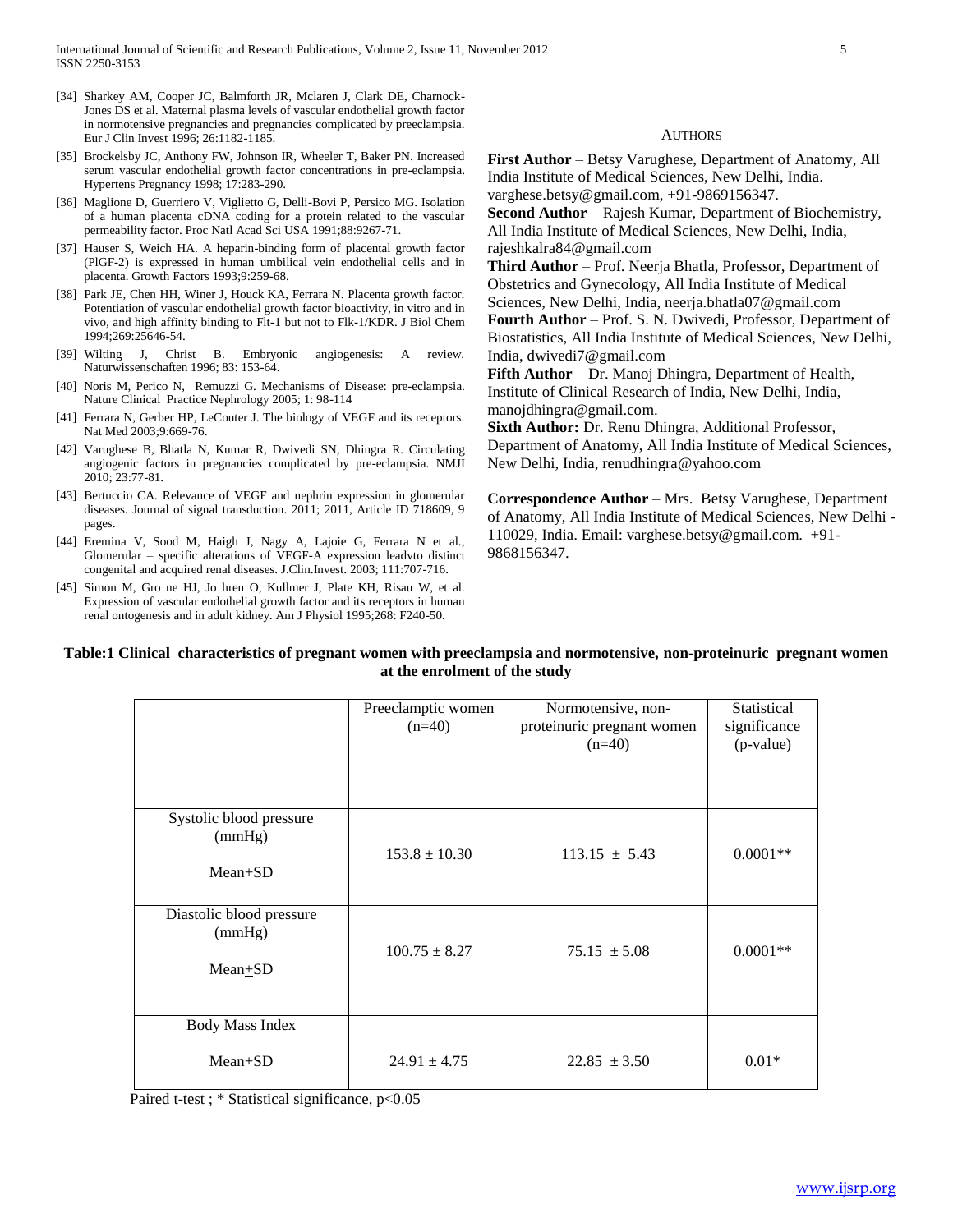